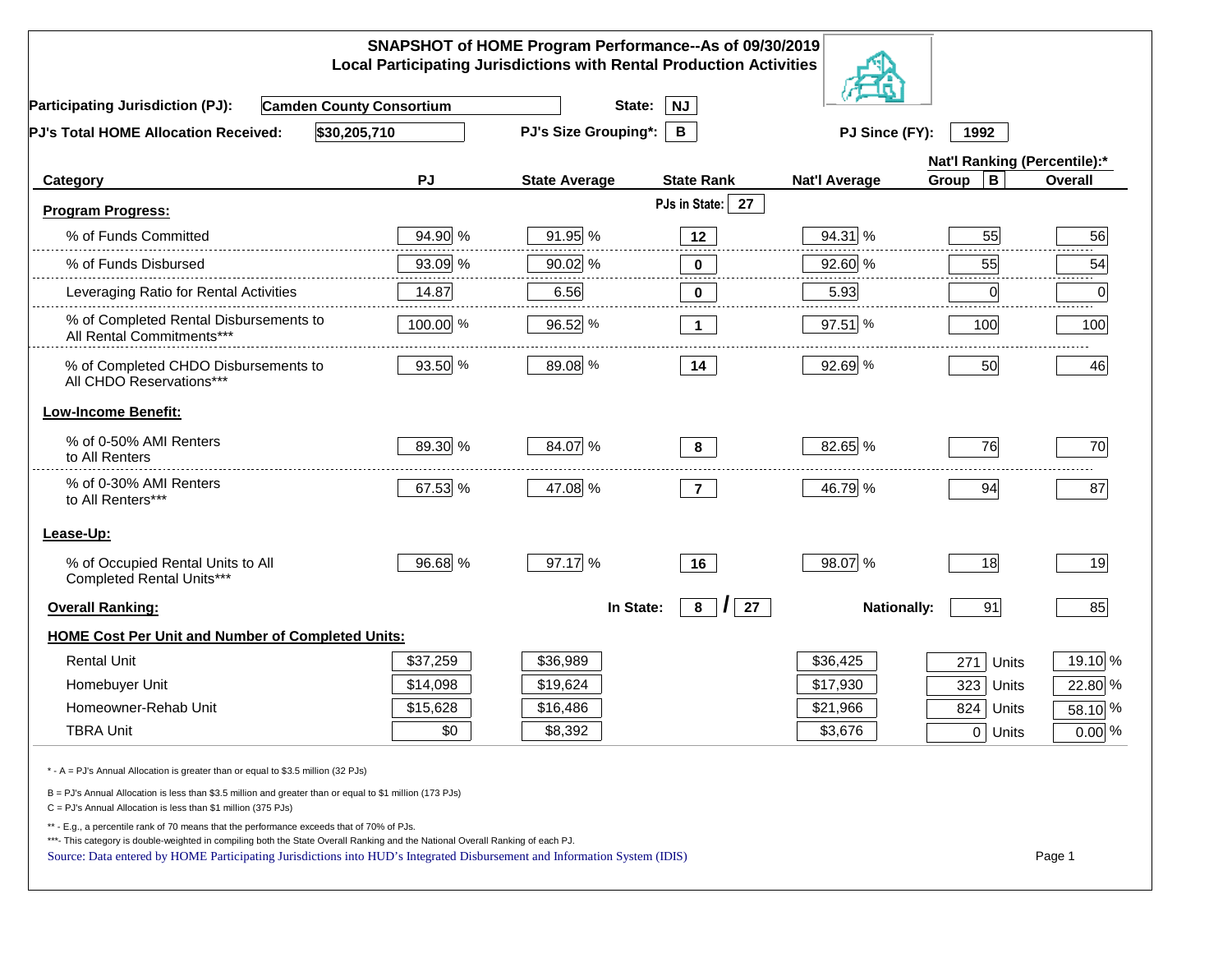|                                                                                                                                                                  |             |               |           |                            |             |                   | <b>Program and Beneficiary Characteristics for Completed Units</b> |                   |                      |                                   |                  |
|------------------------------------------------------------------------------------------------------------------------------------------------------------------|-------------|---------------|-----------|----------------------------|-------------|-------------------|--------------------------------------------------------------------|-------------------|----------------------|-----------------------------------|------------------|
| <b>Participating Jurisdiction (PJ): Camden County Consortium</b>                                                                                                 |             |               |           |                            | NJ          |                   |                                                                    |                   |                      |                                   |                  |
| <b>Total Development Costs:</b>                                                                                                                                  |             | <b>Rental</b> |           | <b>Homebuyer</b>           |             | <b>Homeowner</b>  | <b>CHDO Operating Expenses:</b>                                    |                   | PJ:                  |                                   | $2.2\frac{9}{6}$ |
| (average reported cost per unit in<br>PJ:<br><b>HOME-assisted projects)</b>                                                                                      |             |               | \$167,081 | \$111,404                  |             | \$16,671          |                                                                    | (% of allocation) | <b>National Avg:</b> |                                   | $1.1$ %          |
| State:*                                                                                                                                                          |             |               | \$161,670 | \$112,543                  |             | \$18,059          |                                                                    |                   |                      |                                   |                  |
|                                                                                                                                                                  | National:** |               | \$135,225 | \$88,236                   |             | \$26,222          |                                                                    |                   |                      |                                   |                  |
|                                                                                                                                                                  |             | Rental        |           | <b>Homebuyer Homeowner</b> | <b>TBRA</b> |                   |                                                                    |                   |                      | <b>Rental Homebuyer Homeowner</b> | <b>TBRA</b>      |
| <b>RACE:</b>                                                                                                                                                     |             | %             | ℅         | ℅                          | $\%$        |                   | <b>HOUSEHOLD TYPE:</b>                                             | %                 | $\frac{9}{6}$        | %                                 | $\%$             |
| White:                                                                                                                                                           |             | 42.4          | 29.1      | 73.1                       | 0.0         |                   | Single/Non-Elderly:                                                | 42.7              | 16.7                 | 15.0                              | 0.0              |
| <b>Black/African American:</b>                                                                                                                                   |             | 51.1          | 49.5      | 21.6                       | 0.0         | Elderly:          |                                                                    | 42.4              | 1.5                  | 36.0                              | 0.0              |
| Asian:                                                                                                                                                           |             | 2.7           | 1.9       | 0.7                        | 0.0         |                   | <b>Related/Single Parent:</b>                                      | 9.9               | 49.8                 | 23.8                              | 0.0              |
| American Indian/Alaska Native:                                                                                                                                   |             | 0.0           | 0.0       | 0.0                        | 0.0         |                   | <b>Related/Two Parent:</b>                                         | 2.7               | 24.1                 | 23.3                              | 0.0              |
| Native Hawaiian/Pacific Islander:                                                                                                                                |             | 0.0           | 0.0       | 0.0                        | 0.0         | Other:            |                                                                    | 2.3               | 6.8                  | 1.8                               | 0.0              |
| American Indian/Alaska Native and White:                                                                                                                         |             | 0.0           | 0.0       | 0.0                        | 0.0         |                   |                                                                    |                   |                      |                                   |                  |
| Asian and White:                                                                                                                                                 |             | 0.0           | 0.0       | 0.0                        | 0.0         |                   |                                                                    |                   |                      |                                   |                  |
| <b>Black/African American and White:</b>                                                                                                                         |             | 0.0           | 0.3       | 0.0                        | 0.0         |                   |                                                                    |                   |                      |                                   |                  |
| American Indian/Alaska Native and Black:                                                                                                                         |             | 0.0           | 0.0       | 0.0                        | 0.0         |                   |                                                                    |                   |                      |                                   |                  |
| <b>Other Multi Racial:</b>                                                                                                                                       |             | 0.4           | 0.9       | 0.0                        | 0.0         |                   |                                                                    |                   |                      |                                   |                  |
| Asian/Pacific Islander:                                                                                                                                          |             | 0.4           | 0.0       | 0.1                        | 0.0         |                   |                                                                    |                   |                      |                                   |                  |
| <b>ETHNICITY:</b>                                                                                                                                                |             |               |           |                            |             |                   |                                                                    |                   |                      |                                   |                  |
| <b>Hispanic</b>                                                                                                                                                  |             | 3.1           | 17.3      | 4.5                        | 0.0         |                   |                                                                    |                   |                      |                                   |                  |
| <b>HOUSEHOLD SIZE:</b>                                                                                                                                           |             |               |           |                            |             |                   | <b>SUPPLEMENTAL RENTAL ASSISTANCE:</b>                             |                   |                      |                                   |                  |
| 1 Person:                                                                                                                                                        |             | 83.2          | 17.0      | 32.3                       | 0.0         | Section 8:        |                                                                    | 2.3               | $0.9$ <sup>#</sup>   |                                   |                  |
| 2 Persons:                                                                                                                                                       |             | 9.5           | 24.5      | 23.8                       | 0.0         | <b>HOME TBRA:</b> |                                                                    | 0.0               |                      |                                   |                  |
| 3 Persons:                                                                                                                                                       |             | 5.7           | 25.7      | 14.7                       | 0.0         | Other:            |                                                                    | 32.8              |                      |                                   |                  |
| 4 Persons:                                                                                                                                                       |             | 1.1           | 21.1      | 15.4                       | 0.0         | No Assistance:    |                                                                    | 58.8              |                      |                                   |                  |
| 5 Persons:                                                                                                                                                       |             | 0.4           | 7.1       | 8.1                        | 0.0         |                   |                                                                    |                   |                      |                                   |                  |
| 6 Persons:                                                                                                                                                       |             | 0.0           | 2.5       | 3.4                        | 0.0         |                   |                                                                    |                   |                      |                                   |                  |
| 7 Persons:                                                                                                                                                       |             | 0.0           | 1.2       | 1.2                        | 0.0         |                   |                                                                    |                   |                      |                                   |                  |
| 8 or more Persons:                                                                                                                                               |             | 0.0           | 0.0       | $1.1$                      | 0.0         |                   | # of Section 504 Compliant Units:                                  |                   | 64                   |                                   |                  |
| The State average includes all local and the State PJs within that state                                                                                         |             |               |           |                            |             |                   |                                                                    |                   |                      |                                   |                  |
| ** The National average includes all local and State PJs, and Insular Areas<br># Section 8 vouchers can be used for First-Time Homebuyer Downpayment Assistance. |             |               |           |                            |             |                   |                                                                    |                   |                      |                                   |                  |
|                                                                                                                                                                  |             |               |           |                            |             |                   |                                                                    |                   |                      | HOME Program Performance SNAPSHOT |                  |
| Source: Data entered by HOME Participating Jurisdictions into HUD's Integrated Disbursement and Information System (IDIS)                                        |             |               |           |                            |             |                   |                                                                    |                   |                      | Page 2                            |                  |